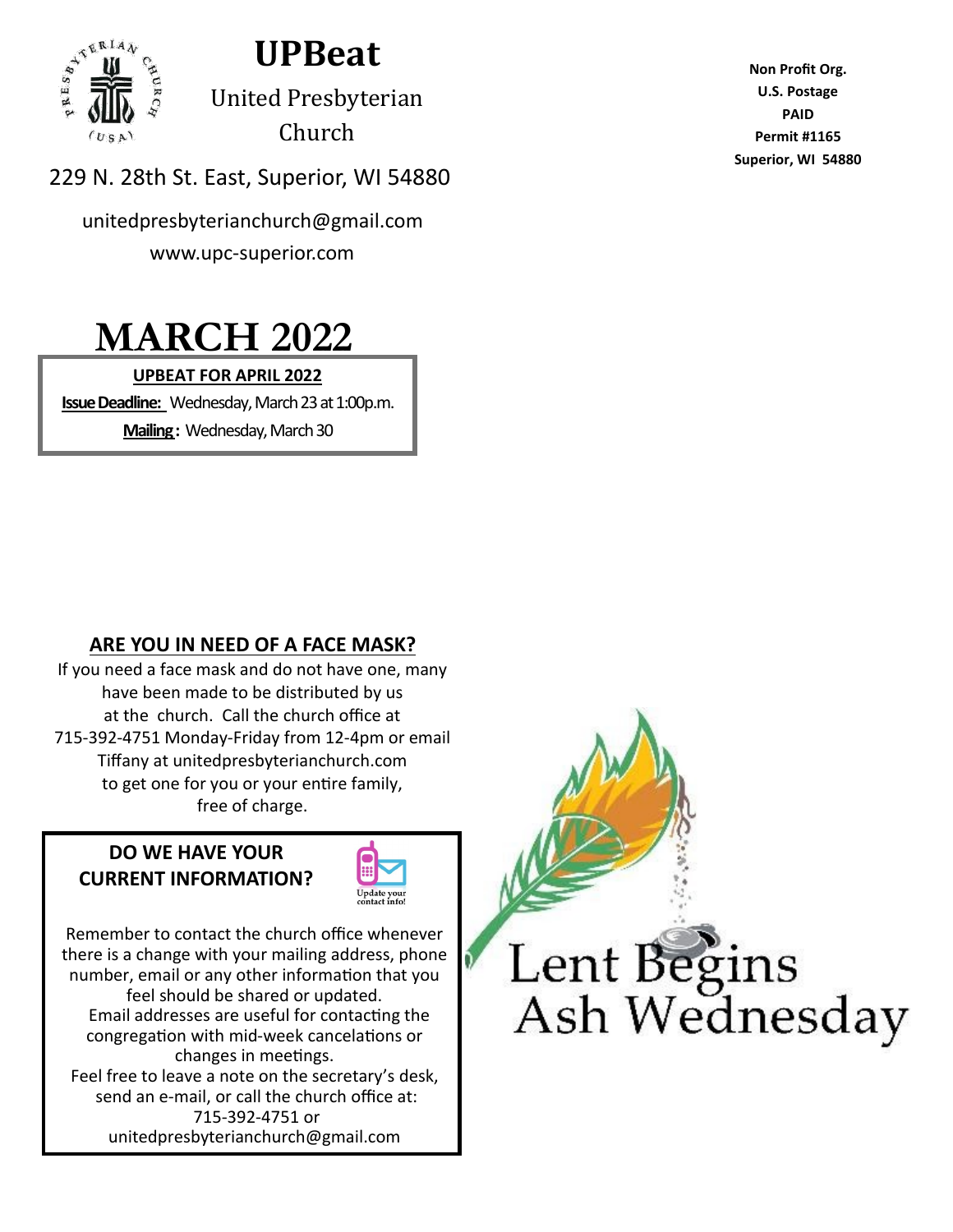|                                                                                                                                                                                            |                                                                       | $\overline{c}$<br>Mar                                                                                       | D 2                                                                                                                                                                         | N<br>220                                                   |                          |                                       |
|--------------------------------------------------------------------------------------------------------------------------------------------------------------------------------------------|-----------------------------------------------------------------------|-------------------------------------------------------------------------------------------------------------|-----------------------------------------------------------------------------------------------------------------------------------------------------------------------------|------------------------------------------------------------|--------------------------|---------------------------------------|
| Sun                                                                                                                                                                                        | Mon                                                                   | SUNDAY WORSHIP IS AVAILABLE LIVE ONLINE AT: http://upc-superior.com/youtube<br>Mon<br>Vical                 |                                                                                                                                                                             |                                                            | Fri                      | Sat                                   |
|                                                                                                                                                                                            |                                                                       | −                                                                                                           | $\mathbf{\Omega}$                                                                                                                                                           | <b>S</b>                                                   | 4                        | LC.                                   |
|                                                                                                                                                                                            |                                                                       | 4:30 PM Worship Committee<br>3:30-8:30 PM Piano Lessons<br>2 PM Personnel Committee<br>Pastor Out<br>(200m) | 7-8:15 AM Drive-Thru Ashes<br>6:30 PM Ash Wed. Service<br>12 pm Staff mtg (Zoom)<br>4 PM Deacons Meeting<br>3-6 PM Piano Lessons<br>9:30 AM PW Meeting<br>4-6 PM CSA Pickup | 7 PM AA Meeting<br>Pastor Out                              | Pastor Out               | 6 PM AA Speaker Meeting<br>Pastor Out |
| C                                                                                                                                                                                          |                                                                       | $\infty$                                                                                                    | σ                                                                                                                                                                           | C<br>$\bar{\mathbf{t}}$                                    | ┯<br>$\blacksquare$      | $\frac{2}{1}$                         |
| 10 AM Worship (YouTube & In Per-<br>8:45 AM Chancel Choir<br>9:15 AM Sunday School<br>11:30 AM Bell Choir<br>6 PM Volleyball<br>Pastor Out<br>son)                                         | 3:15-6 PM Piano Lessons<br>6 PM Cub Scouts<br>Pastor Out              | 3:30-8:30 PM Piano Lessons                                                                                  | 6:15 PM Finance Committee<br>6:30 PM Lenten Worship<br>12 pm Staff mtg (Zoom)<br>3-6 PM Piano Lessons                                                                       | 6:30 PM CYF Meeting<br>6 PM B&G Meeting<br>7 PM AA Meeting | <b>Building Reserved</b> | <b>Building Reserved</b>              |
| <u>က္</u>                                                                                                                                                                                  | $\vec{4}$                                                             |                                                                                                             | $\frac{1}{1}$                                                                                                                                                               | 17                                                         | $\frac{8}{10}$           | $\overline{0}$                        |
| 10 AM Worship (YouTube & In Per-<br>8:45 AM Chancel Choir<br>9:15 AM Sunday School<br>11:30 AM Bell Choir<br>6 PM Volleyball<br>son)                                                       | 3:15-6 PM Piano Lessons<br>6 PM Cub Scouts                            | 3:30-8:30 PM Piano Lessons<br>4:15 PM Mission Committee                                                     | 1 PM Caregiver Conversa-<br>12 pm Staff mtg (Zoom)<br>3-6 PM Piano Lessons<br>4-6 PM CSA Pickup<br>4 PM F&O Meeting<br>tions                                                | 6:15 PM Session Meeting<br>7 PM AA Meeting                 |                          |                                       |
| $\rm \Omega$                                                                                                                                                                               | $\overline{\mathbf{C}}$                                               | $\Omega$                                                                                                    | 23                                                                                                                                                                          | $\overline{2}$                                             | 25                       | $\frac{8}{2}$                         |
| 10 AM Worship (YouTube & In Per-<br>4-5 pm Community Dinner (Drive<br>8:45 AM Chancel Choir<br>9:15 AM Sunday School<br>11:30 AM Bell Choir<br>6 PM Volleyball<br>$_{\text{thru}}$<br>son) | 3:15-6 PM Piano Lessons<br>6 PM Cub Scouts                            | 3:30-8:30 PM Piano Lessons                                                                                  | 6:30 PM Lenten Worship<br>12 pm Staff mtg (Zoom)<br>1 PM UPBeat Deadline<br>3-6 PM Piano Lessons                                                                            | 7 PM AA Meeting                                            |                          |                                       |
| $\frac{5}{2}$                                                                                                                                                                              | 28                                                                    | 20                                                                                                          | <b>၁</b>                                                                                                                                                                    | <u>ನ</u>                                                   |                          |                                       |
| 10 AM Worship (YouTube & In Per-<br>9:15 AM Sunday School<br>8:45 AM Chancel Choir<br>11:30 AM Bell Choir<br>6 PM Volleyball<br>son)                                                       | 3:15-6 PM Piano Lessons<br>6 PM Cub Scouts<br>7 PM Cub Scouts Parents | Lessons<br>3:30-8:30 PM Piano                                                                               | 6:30 PM Lenten Worship<br>12 pm Staff mtg (Zoom)<br>3-6 PM Piano Lessons<br>4-6 PM CSA Pickup<br>UP Beat Mailing                                                            | 7 PM AA Meeting                                            |                          |                                       |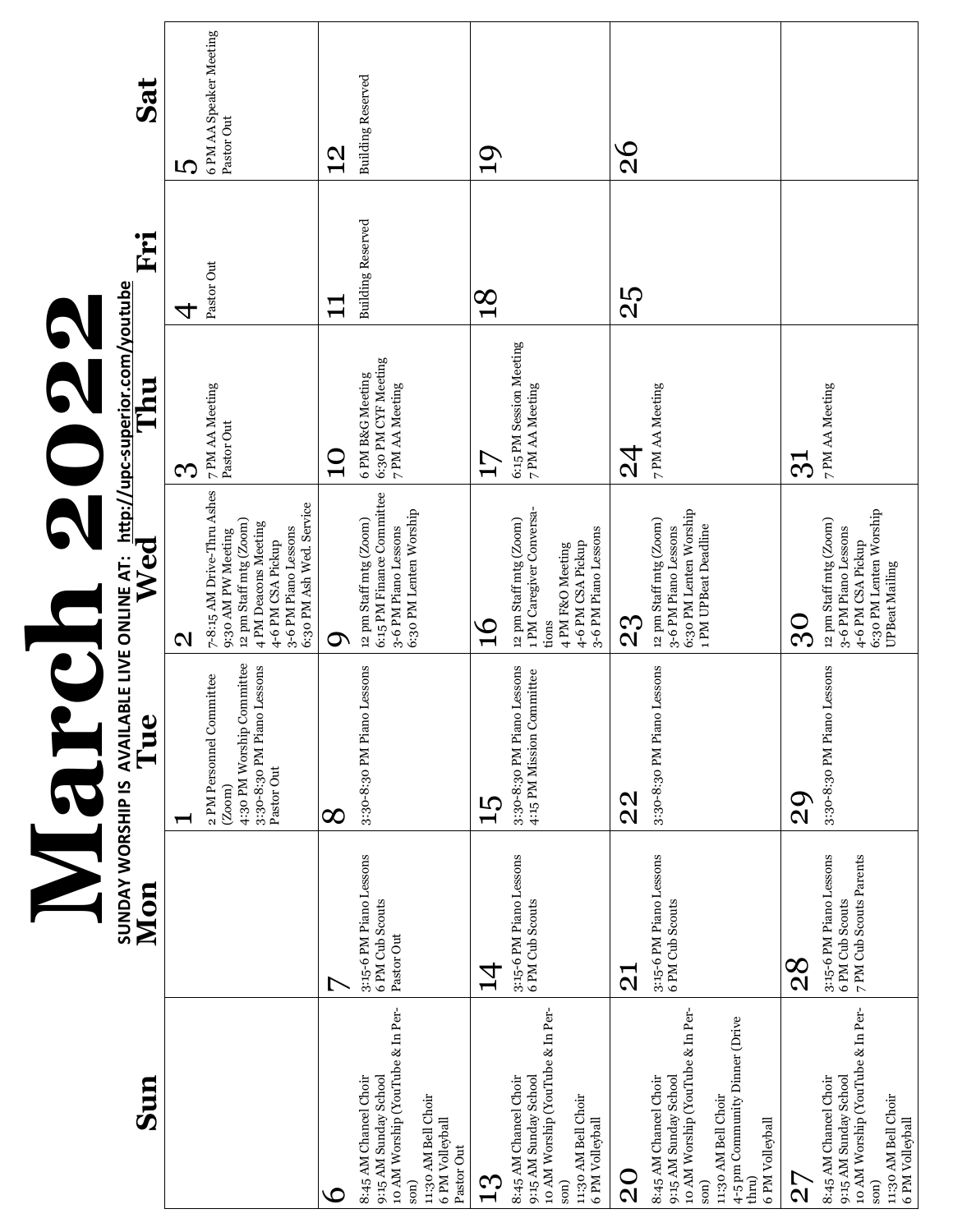### **Children, Youth, & Family Ministry**

Children can still attend Time with Children! During our streamed worship on YouTube, or live in person, you will see Time with Children with Laura! Contact: Laura Foote, CYF Ministries Director, at lmfoote.upc@gmail.com

the church. Hostesses will be Bonnie Gronquist and

#### Hello Everyone! I hope you are continuing to stay warm and are able to find rest in the midst of our very snowy winter. I went to take Henri out this morning and because of the way the snow drifted from our wild blizzard it went up to my thighs! This past month was full of adventures. We had a blast tubing at Mont du Lac! Thankfully they had an outdoor tent with heaters so we had a nice setup to eat pizza together afterwards. The sun was shining bright and it wasn't too cold to enjoy our time outside. I am grateful for fun times like these where we can connect and laugh together. The Confirmation students put together care packages filled with lots of different goodies and took meals to a number of folks. This was also a beautiful time full of connection and laughter! This coming month as we enter into Lent I pray we can be open to what God may have for us. Be well, Laura The monthly gathering of UPC's Presbyterian Women will be held on Wednesday, March 2, 2022 at 9:30 at 348-6032, or email her at desertswan@aol.com. **DONATIONS NEEDED** The Mission committee is partnering up with Pilgrim Lutheran and Westminster Presbyterian Churches in accepting donations for children K-12. Monetary donations are welcomed, and checks can be made out to the church, with "School donations" in the memo line. These are the items that are currently being accepted for this project: **Scarves, hats, mittens and gloves, socks, and underwear.** A box can be found at the back of the Narthex to put donations in. Thank you! **Welcome Laura!** Please join us in welcoming Laura Foote in her new position as our Director of Children, Youth, and Families Ministry. She has been serving as our Interim Director the past few months, and will now be joining the staff on a more permanent basis! **Easter Flowers** Order forms are attached for your Easter flowers! They will be placed in the sanctuary to be seen during our live streamed services. Orders are due April 3rd, and extra forms will be available in the office. They can be picked up on April 19th if you wish to take them home. **Lenten Worship Series** – Keep an eye on your bulletins for more details! March 9 – Taizé Worship March 16 – Inclusive Worship March 23 – Conversation Church March 30 – Conversation Church

Jan Letsos. All women are cordially invited to attend. April 14 – Maundy Thursday Taizé Worship

April 6 – Inclusive Worship

#### **Community Garden Sign-Up Time Coming Soon!**

The UPC Community Garden Committee will soon invite you to garden in our 2022 UPC Community Garden! The kick-off for the gardening sign-up will happen on Sunday, March 13. Watch the bulletin for more news as the date approaches. Questions? Call Deborah Schlacks at 218-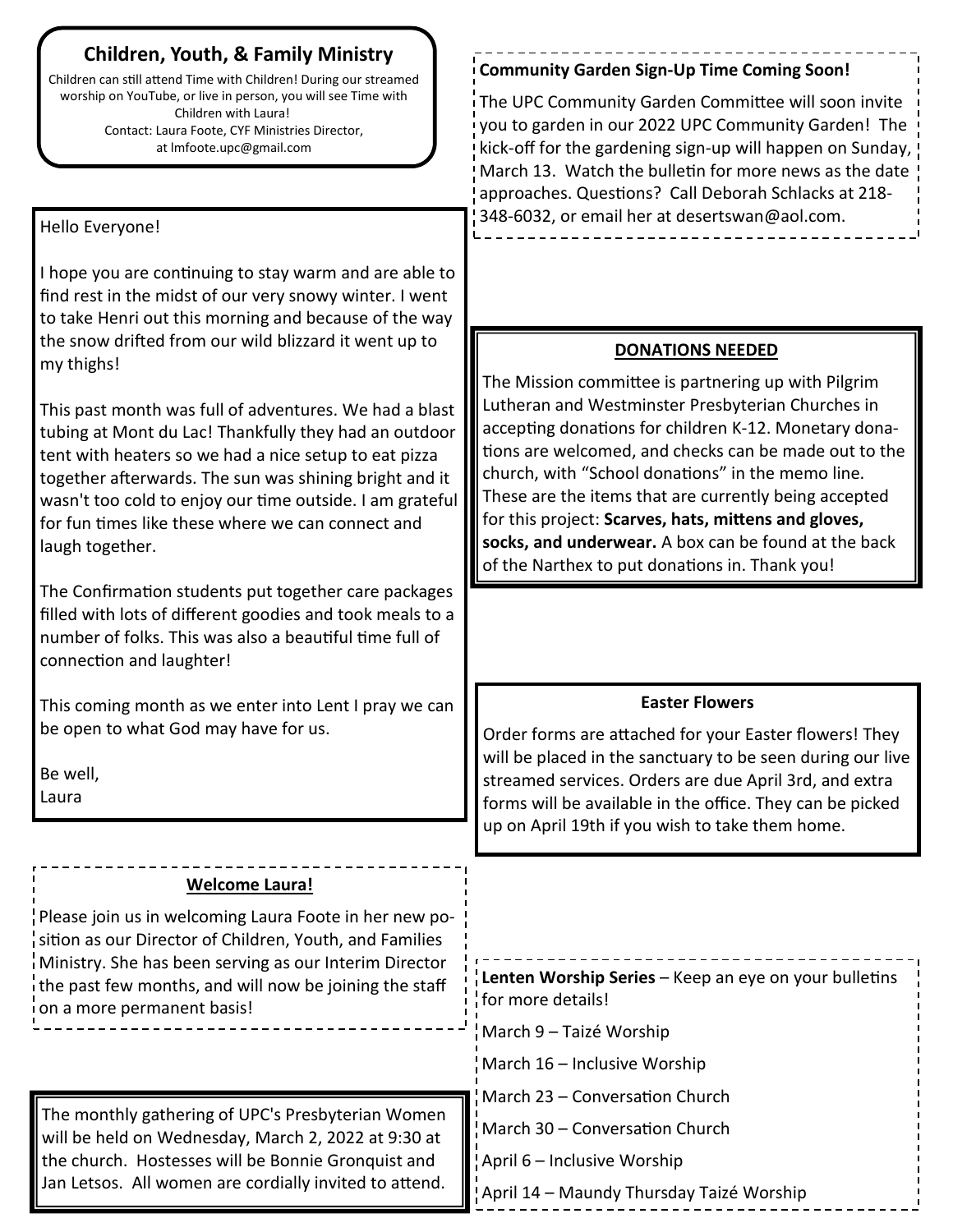### *In Our Thoughts and Prayers . .*

**NEW PERSPECTIVES, Superior, WI** Warren Nelson **SUPERIOR REHAB, Superior, WI** Eileen Olson **CERENITY, White Bear Lake, MN**  Randy Axt **BENEDICTINE HEALTH CENTER, Duluth, MN** Carol Mead **PHOENIX, AZ**  Dorothy Granfors **IN THE MILITARY** Christopher Voss **RECOVERING AT HOME** Daryl Granquist Barb Granquist Robert Perrault

#### **DID YOU KNOW YOU CAN DONATE ONLINE?**

At United Presbyterian Church, we offer many opportunities to give of yourself to glorify God. If you'd like to donate online to the church, you can do so at the following link:

https://www.upc-[superior.com/donate](https://www.upc-superior.com/donate)



### **WATCH ALL WORSHIP SERVICES LIVE ONLINE:**

**https://www.youtube.com/channel/UCIPZsQ5nMwmFfhUGn8zJ3sQ/videos**



## Marc BIR

| <b>Byron Card</b> | 3/1  |
|-------------------|------|
| Skylar Rogge      | 3/1  |
| Ian Schoenike     | 3/2  |
| David Waite       | 3/3  |
| Zachary Hecht     | 3/4  |
| Don Jensen        | 3/7  |
| Keaton Perkins    | 3/9  |
| Owen Schulz       | 3/9  |
| Emma Buckley      | 3/11 |
| Grace Johnson     | 3/12 |
| Jim Willmore      | 3/12 |
| Alex Ely          | 3/14 |
| Sherri Rude       | 3/14 |
| Rebecca Kirk      | 3/15 |
| Dolores Larson    | 3/15 |
| Melanie Johnson   | 3/17 |
| Joel Huenemann    | 3/17 |
| Dianne Waite      | 3/18 |
| Mary Peterson     | 3/19 |
| Skye Palmer       | 3/20 |
| Karen Johnson     | 3/30 |
|                   |      |

| <b>Operating Fund</b>                                                           |              |
|---------------------------------------------------------------------------------|--------------|
| Funds budgeted to pay the everyday operating expenses of the church.            |              |
| January Income:                                                                 | \$14,577.26  |
| January Operating Expenses:                                                     | \$15,332.09  |
| Income/Loss                                                                     | $-$ \$754.83 |
| Operating Fund Balance 1/31/2022                                                | \$26,682.86  |
| <b>Designated Funds</b>                                                         |              |
| Funds given or set aside and used for specific ongoing projects or<br>purposes. |              |
|                                                                                 |              |
| <b>Community Dinner</b>                                                         | $-$ \$65.53  |
| Mission                                                                         | \$1,119.23   |
| <b>Special Events</b>                                                           | \$1,602.97   |
| <b>Pastor Discretionary</b>                                                     | \$691.06     |
| <b>Hot Dish</b>                                                                 | $-$1,114.31$ |
| Designated Funds Balance 1/31/2022                                              | \$2,233.42   |

Two additional funds, the **UPC Endowment** and **Capital Projects Building**, are restricted use funds for projects approved by the Finance & Endowment Committee and Session. More details are available by contacting Christy Willmore, Treasurer, or any Finance Committee member.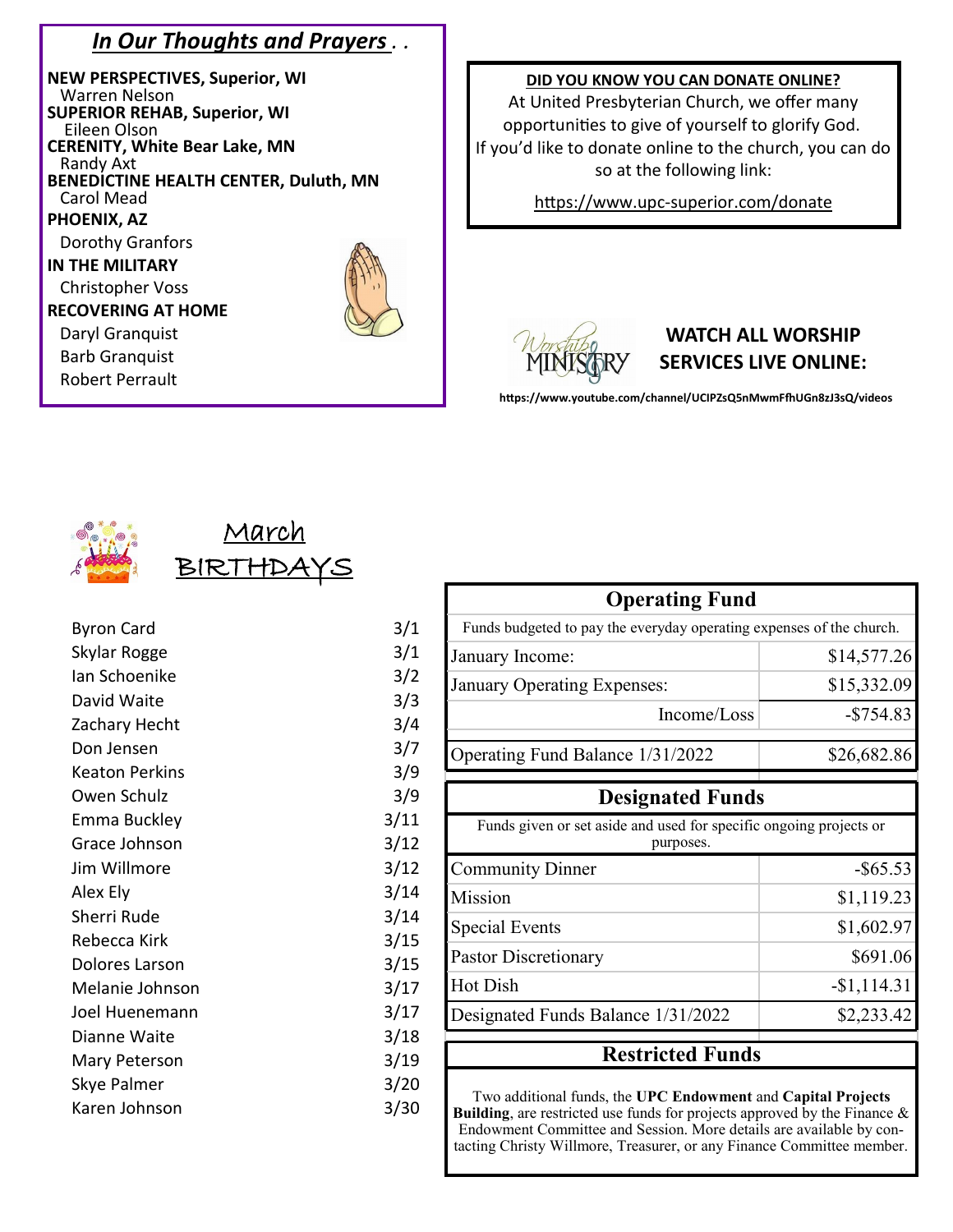

### **COMMUNITY DINNER March 20th, 2022 FROM 4-5 PM**

The drive-up Community Dinners are a great success. Thank you to everyone who helped with cooking, grilling, distributing meals, or directing traffic to make things run as smoothly as possible. UPC wants to assure you that we are following all COVID-19 safety guidelines including gloves and masks being worn by our workers. For the health and safety of everyone during this pandemic, meals will continue to be **Take-Out Only.** The meals are prepared and boxed in the church. You drive up and we'll place the meal in your vehicle. Take home and enjoy! Watch the bulletin for information on the menu.

#### **This meal is free and available for all people From the church and community.**

### **RONALD MCDONALD HOUSE WISHLIST:**

Juice boxes Coffee creamers Individually packaged snacks Canned black beans **RONALD MCDONALD** Tortilla chips **BOIG CHARITIES**<br>Boxes of pasta, sauces, and tomato paste Toilet paper



**MEN'S BREAKFAST Postponed indefinitely. OFFBEATS - PW EVENING GROUP Postponed indefinitely.** 

**CHILDREN, YOUTH & FAMILY MEETING Thursday, Mar 3rd, 2022 at 6:30 PM** 

**BOARD OF DEACONS MEETING Wednesday, Mar 2nd, 2022 at 4:00 PM BUILDING AND GROUNDS MEETING Thursday, Mar 10th, 2022 at 6:00 PM (Zoom & In person)**

**MISSION COMMITTEE Tuesday, Mar 15th, 2022 at 4:15 PM**

**FINANCE COMMITTEE MEETING Wednesday, Mar 9th, 2022 at 6:15 PM** 

**SESSION MEETING Thursday, Mar 17th, 2022 at 6:15 PM (Zoom)**

**WORSHIP COMMITTEE**

 **Tuesday, Mar 1st, 2022 at 4:30 PM FELLOWSHIP & OUTREACH MEETING**

 **Wednesday, Mar 16th, 2022 at 4:00 PM CAREGIVER'S WORKSHOP—**

 **Wednesday, Mar 16th, 2022 at 1:00 PM If you have questions, call Luann Tiege at 715-394-3611.**

**STAFF MEETING - Every Wednesday 12:00. (Zoom)**

### **Scripture Readers**

There is a sign up sheet at the back of the Narthex where you can sign up to be a liturgist during our Sunday worship services. This a great opportunity to get involved by leading the church in our scripture readings, and our call to worship.



**THANK YOU!**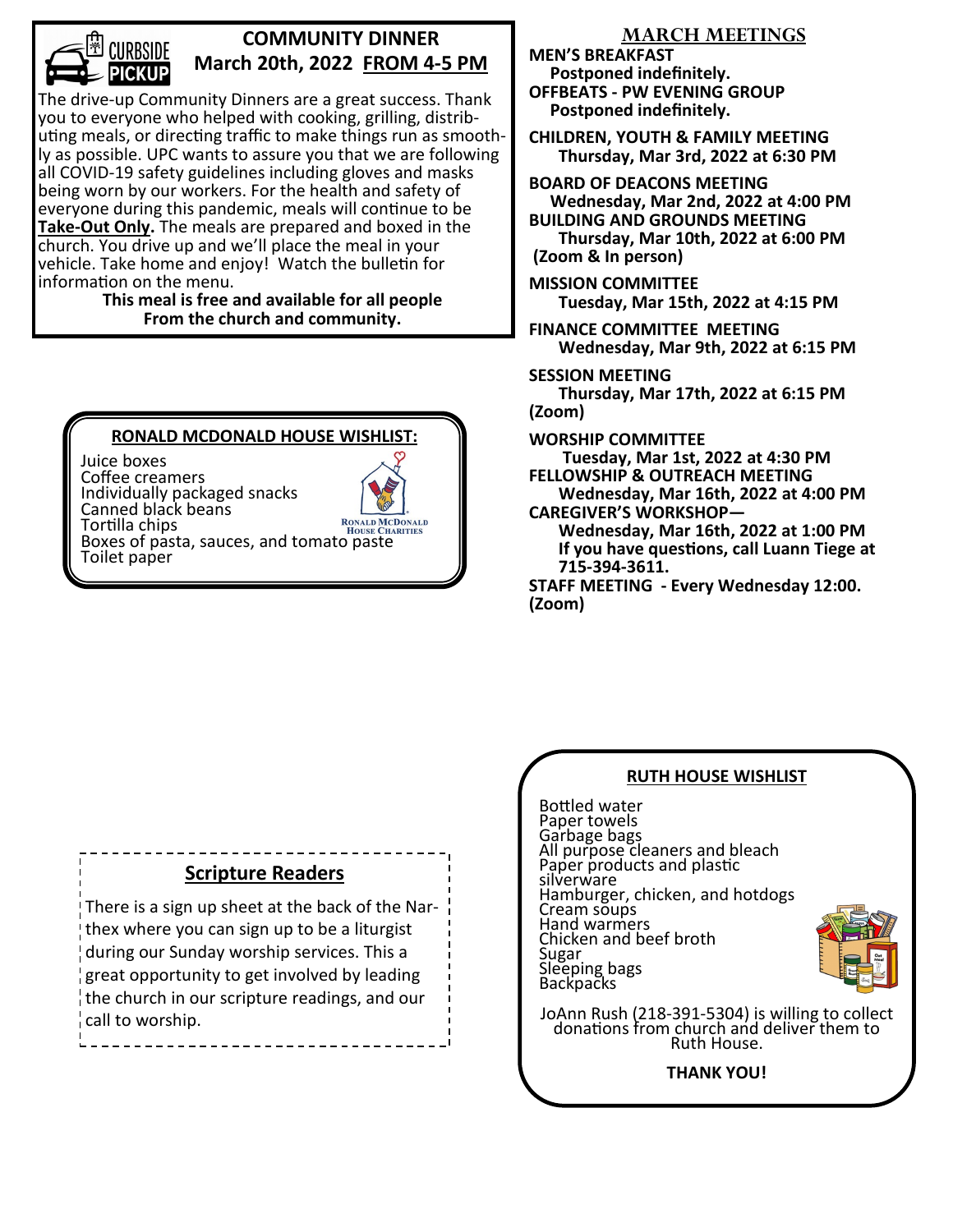# From the Pastor...

**MARCH 2022 MARCH 2022** ē

> A CEBOOK.COM/UNITEDPRESBYTERIANCHURCH **Www.upc-superior.com facebook.com/unitedpresbyterianchurch oFFICE Phone: 715-392-4751 unitedpresbyterianchurch@gmail.com**  The UPBeat **United Presbyterian church 229 N. 28th Street east, Superior WI 54880 REVEREND bRETT Foote phone 717-247-4433 Worship: Sundays at 10 a.m.** WORSHIP: SUNDAYS AT 10 A.M. PHONE 717-247-4433 REVEREND BRETT FOOTE WWW.UPC-SUPERIOR.COM

United Family,

February has brought some warm days, blizzards and a lot of preparation. In February your Personnel committee led a search for a new Director of Children, Youth, & Family Ministries. They were very excited to announce that we'd drop the "Interim" from Laura's title! Laura Foote is now our Director of Children, Youth, & Family Ministries. Alongside that appointment, our CYF committee has grown tremendously over the last month as well. They had a solid foundation to build off of and after one meeting of seeing their new configuration it looks like we are looking towards some exciting times for: our families, college students, youth, and children. They even have some Christian Education programming for our adults in conversation too!

Looking ahead to March, we begin our journey through Lent. Over the last few years we've held similar services to the years past. This year, a lot is changing with our Lenten services. We will hold a rotation of creative services consisting of: Taizé, Inclusive Worship, and Conversation. The Taizé worship services are based off of the worship life of a small ecumenical group of monastic brothers and what is known as the largest regular gathering of Young Adult Christians in the world. Their community started in the wake of World War II in the south of France where it continues today. Since then it has grown into a global movement. There will be communion, singing, and silence. Inclusive worship is what I call something Laura and I experienced at a small multicultural and intergenerational Presbyterian Church in New Jersey. It consists of acting out the story from scripture with blocks, doing a craft based on the Scripture, meditating silently on the Scripture, and looking at newspapers and magazines to see where the scripture might be relevant in the world today. Conversation worship is exactly what the name implies. Worship that is centered around questions and conversation. Included in this worship will be opportunities to pray for one another, to write out your own prayers and even your own psalms. We hope you'll join us at any one or all of our creative services as well as our traditional Ash Wednesday service.

I've been thinking of the words from the liturgy of Ash Wednesday: "From dust you came and to dust you shall return." The words are a somber reminder to us of our humanity, impermanence and the fragility surrounding our lives. They alert me each year to how short life is. These words aren't all doom and gloom though. On the other hand, they remind me of the beautifully poetic words of Genesis, that God breathed life into the dust to create the first humans. God has intricately created each one of us, weaving us together. God did this because God desires a relationship with each of us. In this coming month, let those words run through your mind, reminding you of both truths, that life on this earth is impermanent and that God desires a relationship with you.

Grace & Peace, Pastor Brett